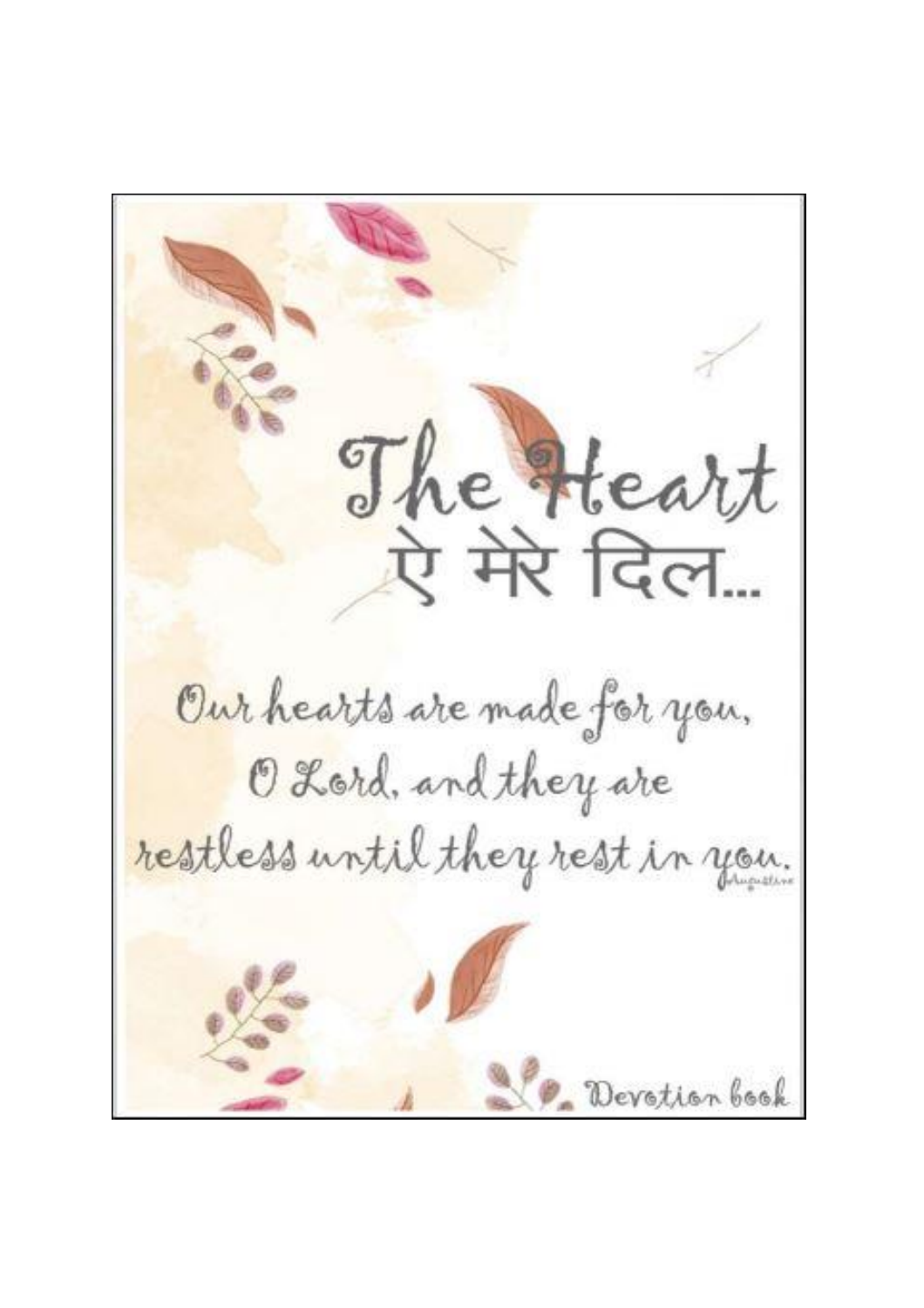# **THE HEART**

#### **The** pure in heart Day 1

**Matthew 5:8**

*Blessed are the pure in heart, for they will see God.*

How do we know something is pure? Sometimes in our understanding water is pure if it is transparent. We can say milk is pure, may be after tasting it. So we have different measures to say something is pure.

Can we say we have a pure heart, when we are able to see God in every thing, God in every situation, God in every relationships, …..? (*Titus 1:15) To the pure, all things are pure, but to those who are corrupted and do not believe, nothing is pure. In fact, both their minds and consciences are corrupted.*

(Ecclesiastes 7:14) When times are good, be happy; but when times are bad, consider: God has made the one as well as the other.

# **Application**

Take time to think about the difficult situations you face and find out why God has allowed it in your life. Ask God to help you see Him in everything you face.

| A noble and good heart | Day 2 |
|------------------------|-------|
|------------------------|-------|

# **Luke 8:15**

*But the seed on good soil stands for those with a noble and good heart, who hear the word, retain it, and by persevering produce a crop.*

A noble and good heart is the one which produces a crop. A crop is produced after much perseverance. The soil should retain those seeds in all circumstances.

(James 5:7) Be patient, then, brothers, until the Lord's coming. See how the farmer waits for the land to yield its valuable crop and how patient he is for the autumn and spring rains.

God's word is the seed. Are we willing to hear it, retain it ...?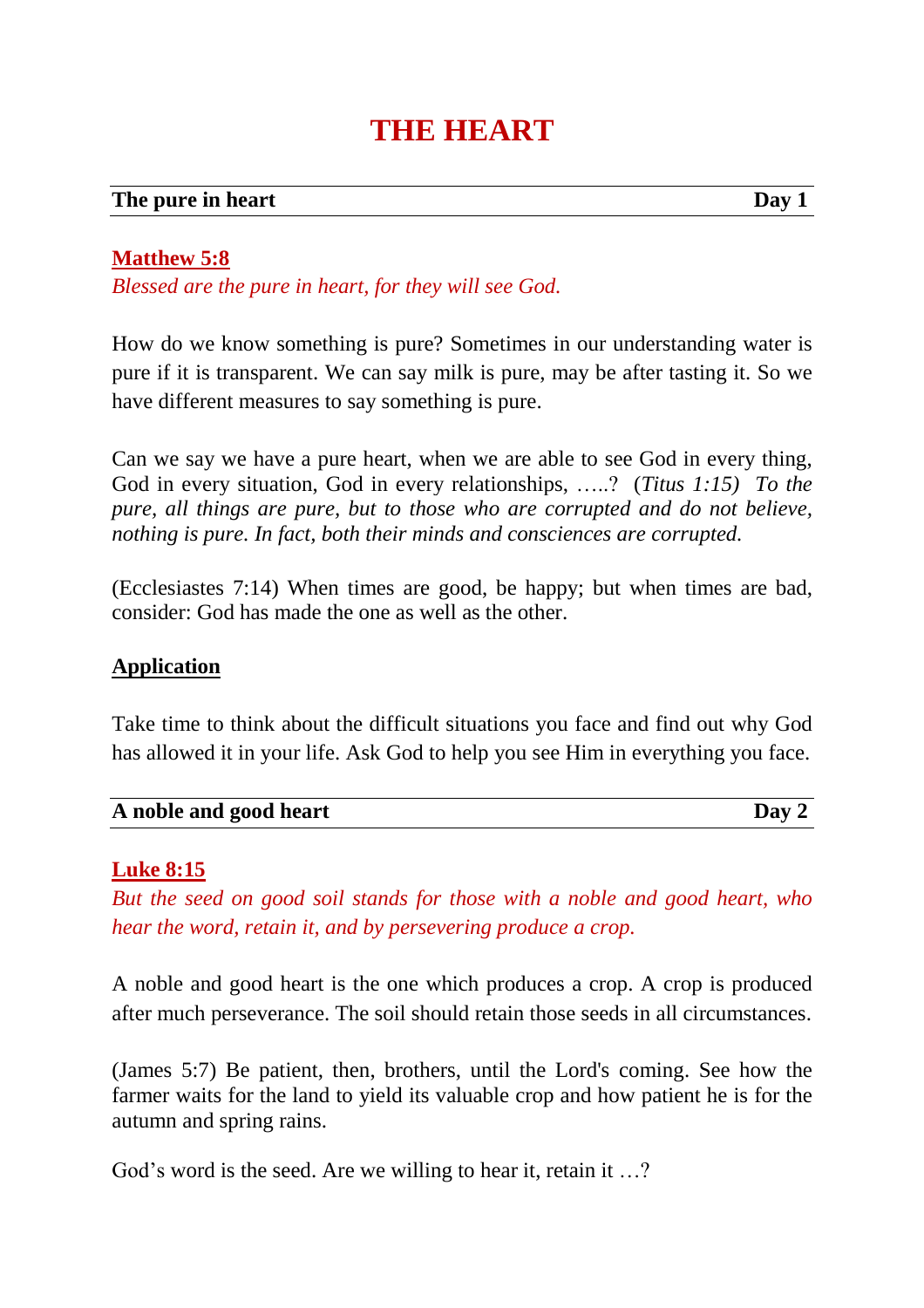# **Application**

Write down atleast five scriptures that you remember which has impacted your life and has produced great crops in your life because you retained it. Thank God for speaking to you through those scriptures.

| The wellspring of life | Day 3 |
|------------------------|-------|
|                        |       |

# **Proverbs 4:23**

*Above all else, guard your heart, for it is the wellspring of life.*

The definition of wellspring is the place something comes from or starts at, a source of continual supply. If we wanted to live a great life, heart is the key. The heart needs to coninously supply.

Imagine if our physical heart stops beating suddenly. Whether it is our heart or our family members' heart or anybody's it is dangerous. So much of awareness we can see and hear to guard that physical heart.

In the same way, there is a chance of our spiritual heart stopping suddenly. It is going to be more dangerous if that stops. How much efforts are we making to guard our spiritual heart? The scripture says above all else, guard your heart.

# **Application**

Thank God for making our physical heart to work 24\*7. Pray that God helps us to guard the spiritual heart according to His will.

#### **Ioy to** the heart Day 4

**Proverbs 27:9** *Perfume and incense bring joy to the heart…* **Proverbs 15:30** *A cheerful look brings joy to the heart….* **Psalm 19:8** *The precepts of the LORD are right, giving joy to the heart*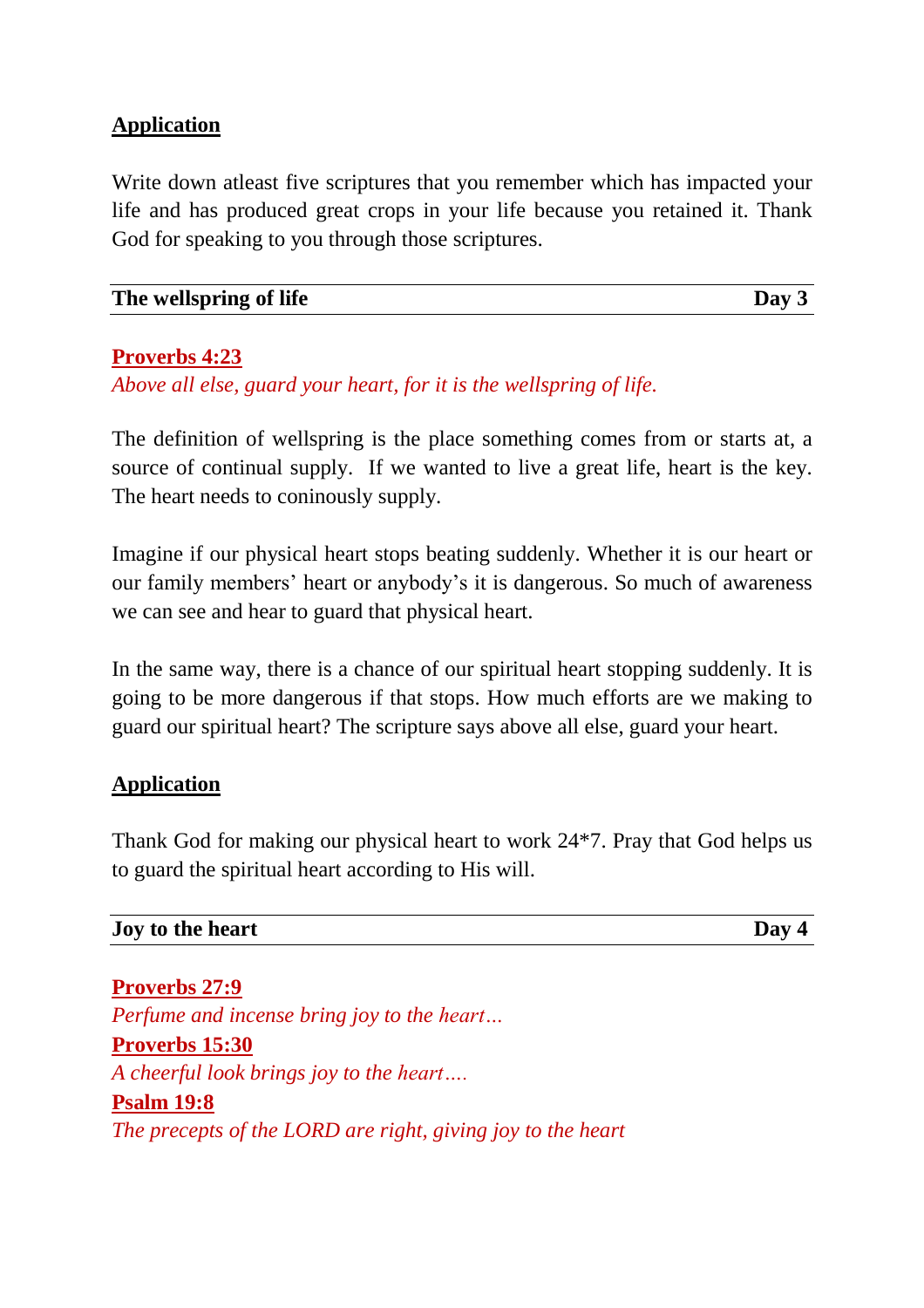Perfumes we hardly forget on a daily basis. We even apply it many times a day. We don't mind asking someone's perfume and using it.

Cheerful look, we try our best to look that way. We don't want others to see us struggling. We feel good, if we are able to hide our sorrows and show our cheerful look.

Precepts of the LORD, we neglect most of the time. But this is the most important of all three which brings joy to the heart. Sometimes we even reject it if somebody offers it to us.

# **Application**

Have a good time listening from God's word. Memorize a scripture from your Bible study.

| <b>Overflow of your heart</b> | $\bf{Day}$ |
|-------------------------------|------------|

# **Luke 6:45**

*The good man brings good things out of the good stored up in his heart, and the evil man brings evil things out of the evil stored up in his heart. For out of the overflow of his heart his mouth speaks.*

Someone once said, if you press an apple you get apple juice, if you press the grapes you get grape juice. You can't get grape juice if you press apples. What is stored is what will come out.

What is stored in our heart only will come out. If we store good things, good things will come out. If we store evil things, evil things will come out. (Matthew 7:17-18) Likewise every good tree bears good fruit, but a bad tree bears bad fruit. A good tree cannot bear bad fruit, and a bad tree cannot bear good fruit.

To know what is stored in your heart, think about those words that came out of your mouth last one week. Let us store good things.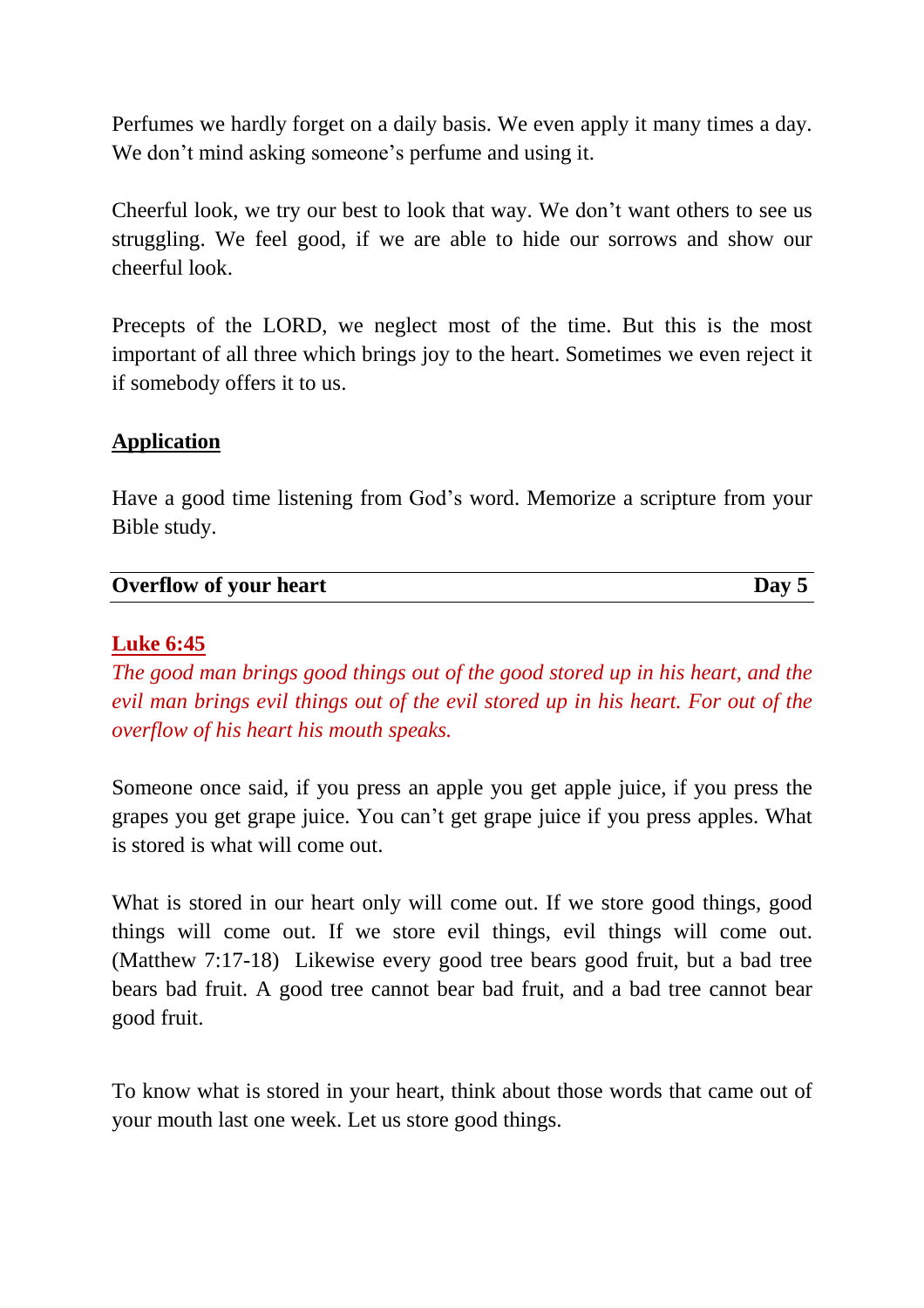# **Application**

Is there any unwholesome words from your mouth last week. Please confess to God and apologize to the person who you would have probably hurted with such words.

| Man after God's own heart | Day 6 |
|---------------------------|-------|
|---------------------------|-------|

#### **Acts 13:22**

*After removing Saul, he made David their king. He testified concerning him: 'I have found David son of Jesse a man after my own heart; he will do everything I want him to do.'*

We all desire to be man and woman of God's own heart. But most of the times, we may struggle in doing everything God wanted us to.

Being a class leader, team leader, captain… we wanted everyone to do what we direct them to do. Being a father / mother we wanted our children to do what we tell them. Being an elder brother / elder sister we wanted our younger siblings to do what we want them to do.

Being a disciple are we willing to do everything what God wanted us to do? He is our ultimate father, leader, master and Lord.

# **Application**

List down the areas you are struggling to obey God. Have a good conversation with God through that list.

| <b>Meditation of my heart</b> | Day |
|-------------------------------|-----|
|-------------------------------|-----|

# **Psalms 19:14**

*May the words of my mouth and the meditation of my heart be pleasing in your sight, O LORD, my Rock and my Redeemer.*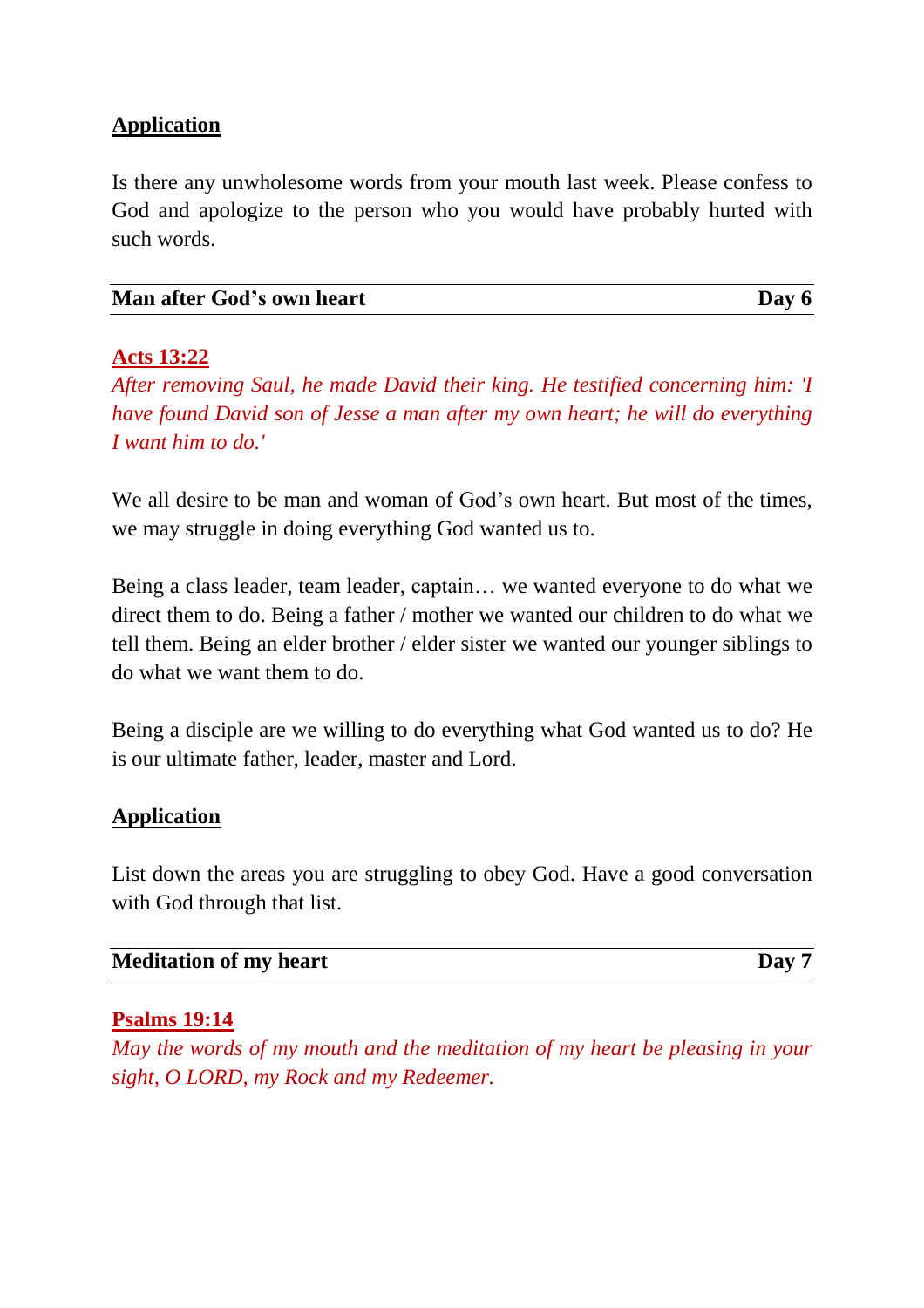To meditate is to focus one's mind for a period of time, for religious or spiritual purpose or as a method of relaxation. Do we meditate? When we mediate how do we meditate? Is it pleasing to God?

We know the short prayers of two people in Luke 18:9-14. The Pharisee said how he was "awesome" and the other one was "moasome" (not good). The tax collector said how he was "moasome" (not good) and God is awesome.

In our meditation of our hearts are we focussing on God being great and awesome ? Or are we looking into how we are great and awesome?

# **Application**

Pray praising God of how great and awesome he is. Pray through one of your favorite Psalm.

| An anxious heart | Dav |
|------------------|-----|

# **Proverbs 12:25**

*An anxious heart weighs a man down, but a kind word cheers him up.*

The meaning of anxious is feeling or showing worry, nervousness or unease about something with an uncertain outcome. This is one of the greatest weapon used to distract us from God.

What are we anxious about today? May be wanting to have a good job, to get married, or having a peaceful marriage, or the future of the children.....

(Philippians 4:6-7) Do not be anxious about anything, but in everything, by prayer and petition, with thanksgiving, present your requests to God. And the peace of God, which transcends all understanding, will guard your hearts and your minds in Christ Jesus.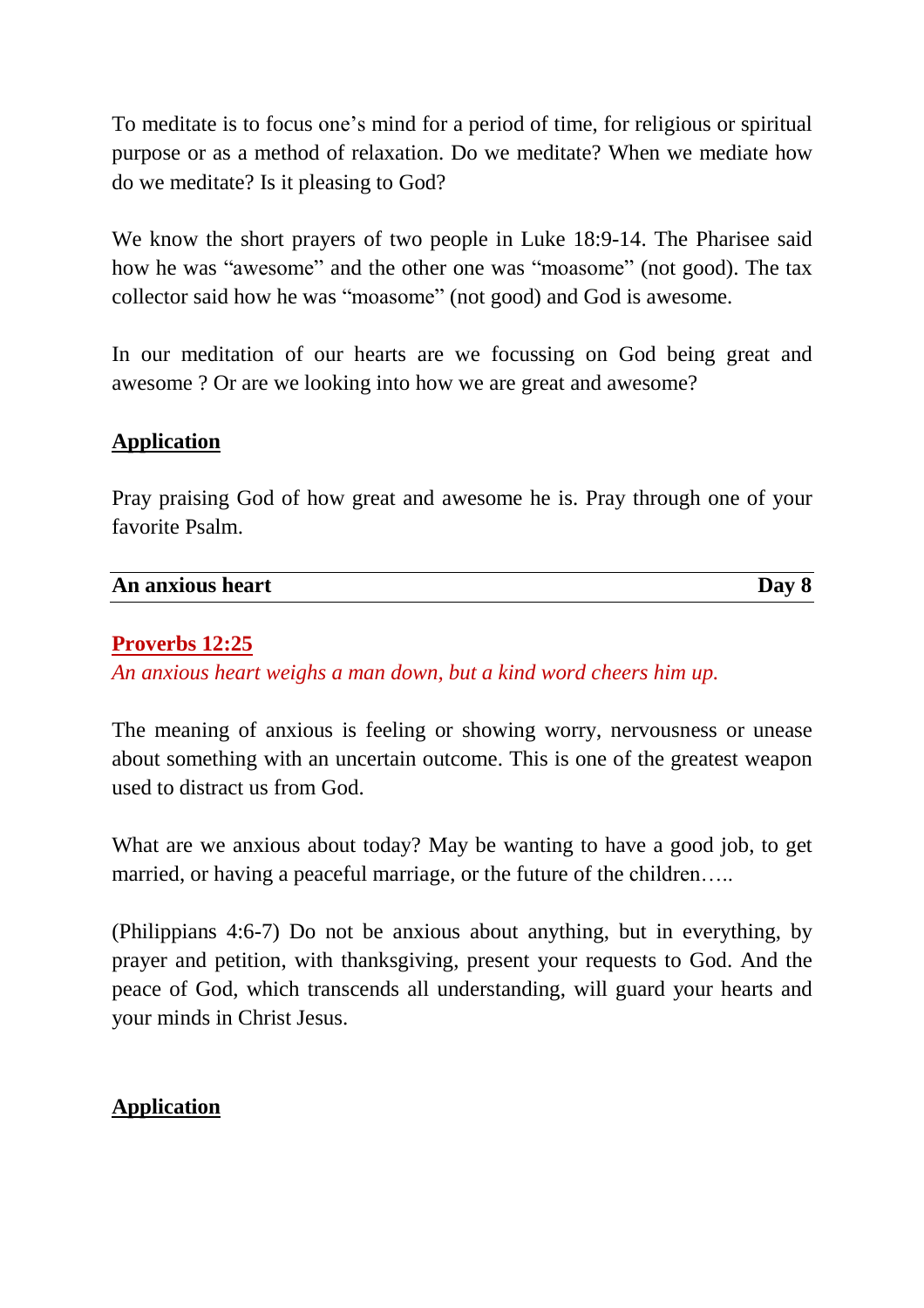Write down all the anxieties you have in a book and surrender them to God. After a year try to read them and see what God has done when you trust Him (Ecclesiastes 11:10) So then, banish anxiety from your heart.

#### **Calloused Heart Day 9**

#### **Acts 28:27**

*For this people's heart has become calloused; they hardly hear with their ears, and they have closed their eyes. Otherwise they might see with their eyes, hear with their ears, understand with their hearts and turn, and I would heal them.'*

Callus (definition) : a thickened and hardened part of the skin or soft tissue, especially in an area that has been subjected to friction.

A calloused heart means having calluses in the heart, emotionally hardened. This is the dangerous stage to be in. A calloused skin has no feeling. In the same way a calloused heart has no feeling.

How to get healed? The scriputre is calling us to make effort to see with our eyes, hear with our ears and understand with our hearts so that God can heal it.

#### **Application**

Is your heart calloused? If yes, it's time to treat it. Talk about your heart to someone who can guide you with God's word.

#### **Do not lose heart Day 10**

# **2 Corinthians 4:1,16**

*1 Therefore, since through God's mercy we have this ministry, we do not lose heart. 16 Therefore we do not lose heart. Though outwardly we are wasting away, yet inwardly we are being renewed day by day.*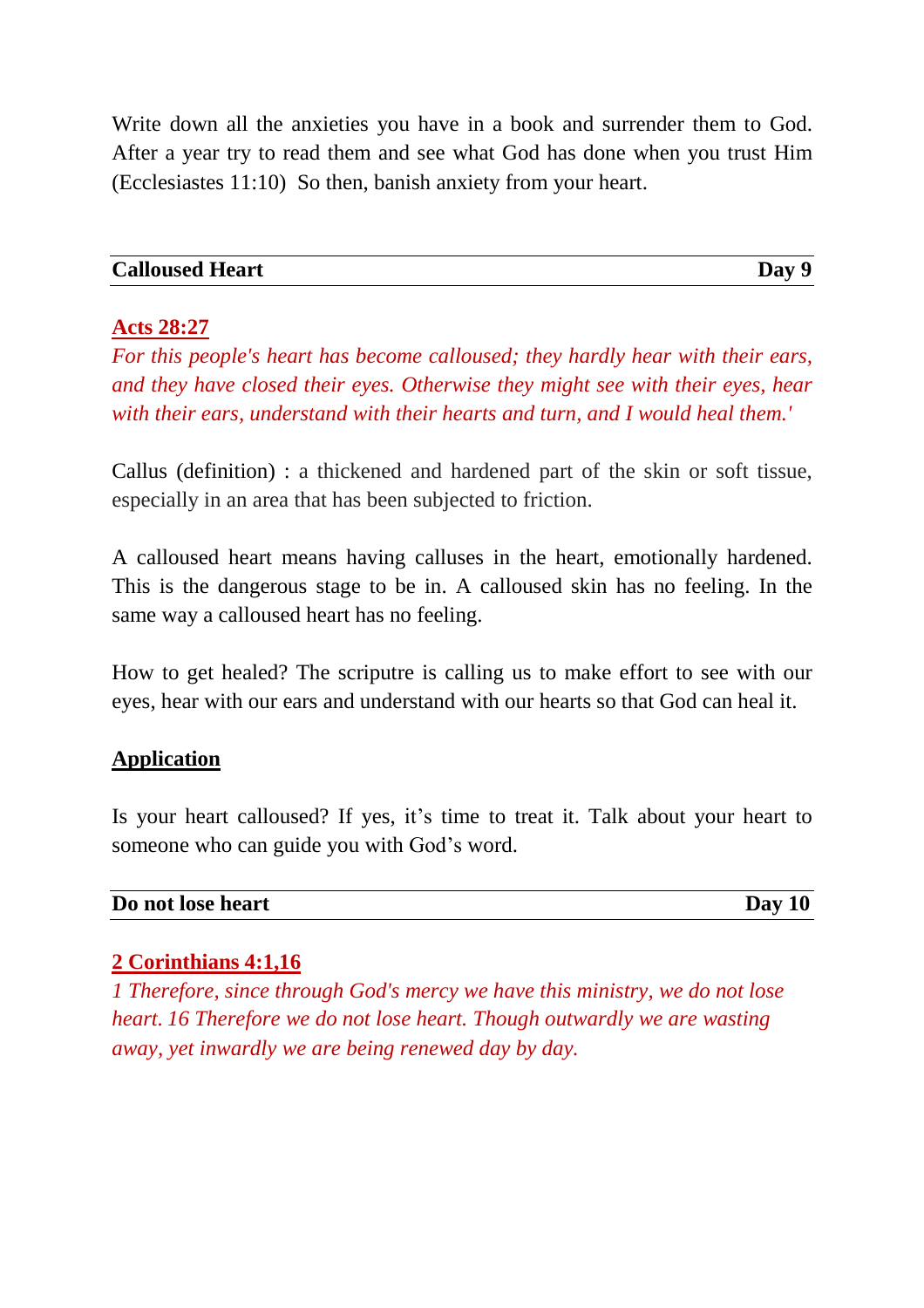Have you seen someone who is losing heart in a game, job or life? It is easily visible when we lose heart. When we lose heart, we will not give our best.

God is merciful. He still wanted to save as many as possible. He still wanted to use us in this ministry. Let us not lose our heart.

Outwardly we may be wasting away, inwardly we are renewed day by day. So let us not lose heart.

(Hebrews 12:3) Consider him who endured such opposition from sinful men, so that you will not grow weary and lose heart.

# **Application**

What are some ideas God has put in your hearts to do His ministry. May be you used to do those in the past. May be you are still doing it. Today make it more special for God.

| A perverse heart | Day |
|------------------|-----|

# **Proverbs 17:20**

*A man of perverse heart does not prosper; he whose tongue is deceitful falls into trouble.*

Perverse (definition) : Showing a deliberate and obstinate desire to behave in a way that is unreasonable or unacceptable.

A perverse heart is one when we deliberately behave in a way which is displeasing to God. (Hebrews 10:26,17) If we deliberately keep on sinning after we have received the knowledge of the truth, no sacrifice for sins is left, but only a fearful expectation of judgment and of raging fire that will consume the enemies of God.

(Proverbs 28:18) He whose walk is blameless is kept safe, but he whose ways are perverse will suddenly fall.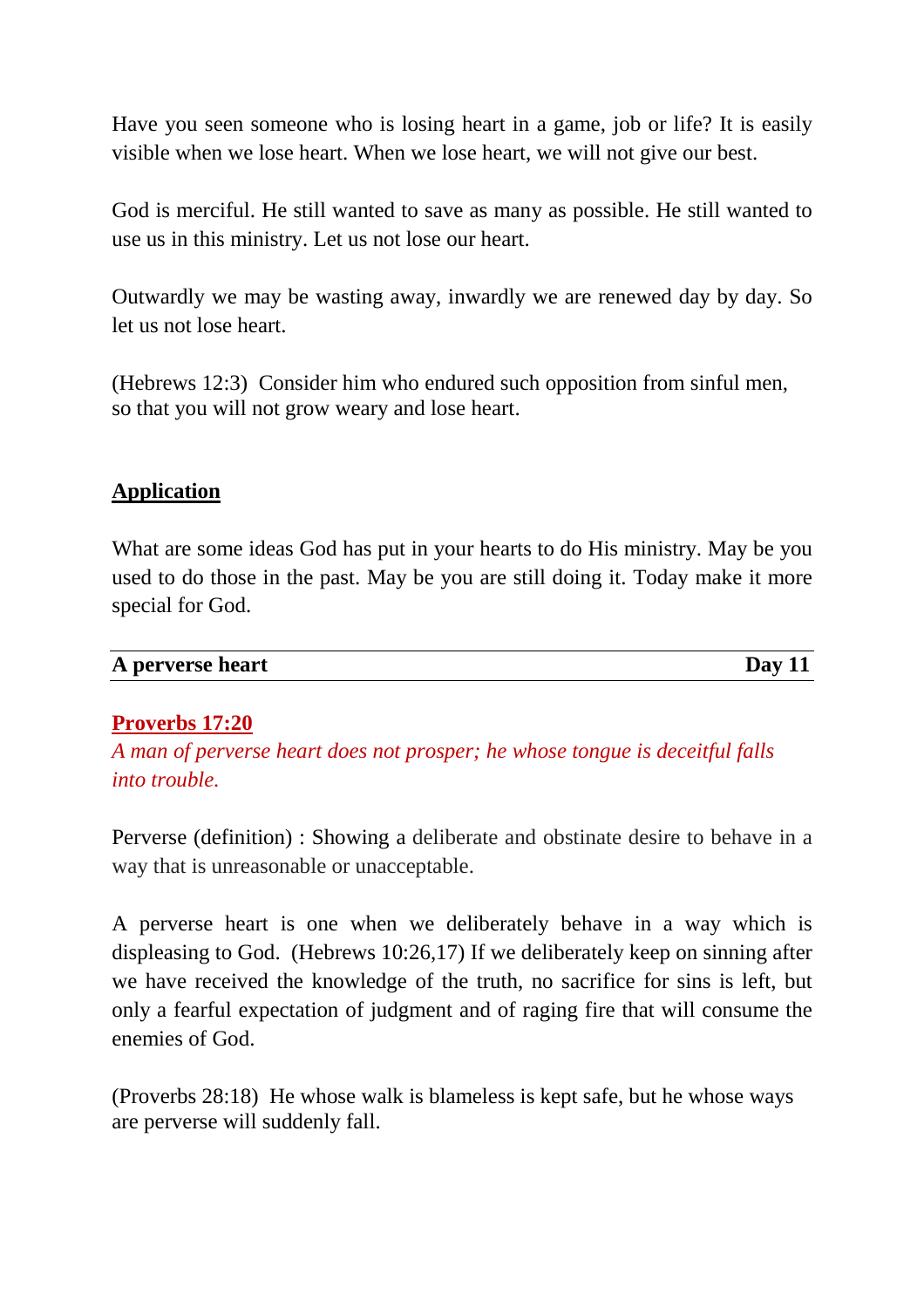# **Application**

Pray for our nation and pray for those who we know have a perverse heart. (Prov 11:20) The LORD detests men of perverse heart.

#### **Heart envying sinners Day 12**

# **Proverbs 23:17**

*Do not let your heart envy sinners, but always be zealous for the fear of the LORD.*

Envy (definition) : desire to have a quality, possession, or other desirable thing belonging to (someone else).

Do we envy sinners, wanting to have what they have? It is not advisable. (Proverbs 14:30) A heart at peace gives life to the body, but envy rots the bones.

When we are zealous for the fear of the LORD, then we may be free from envying sinners.

#### **Application**

Read Psalm 73 and pray through it.

| Sinful, unbelieving heart | Day $13$ |
|---------------------------|----------|
|                           |          |

# **Hebrews 3:12-13**

*See to it, brothers, that none of you has a sinful, unbelieving heart that turns away from the living God. But encourage one another daily, as long as it is called Today, so that none of you may be hardened by sin's deceitfulness.*

When we are not fixing our eyes, our thoughts on Jesus, then we are actually fixing them on something else. There is a great chance of we being hardened by sin's decietfulness.

(Heb 3:7-10 NIV) So, as the Holy Spirit says: "Today, if you hear his voice, do not harden your hearts as you did in the rebellion, during the time of testing in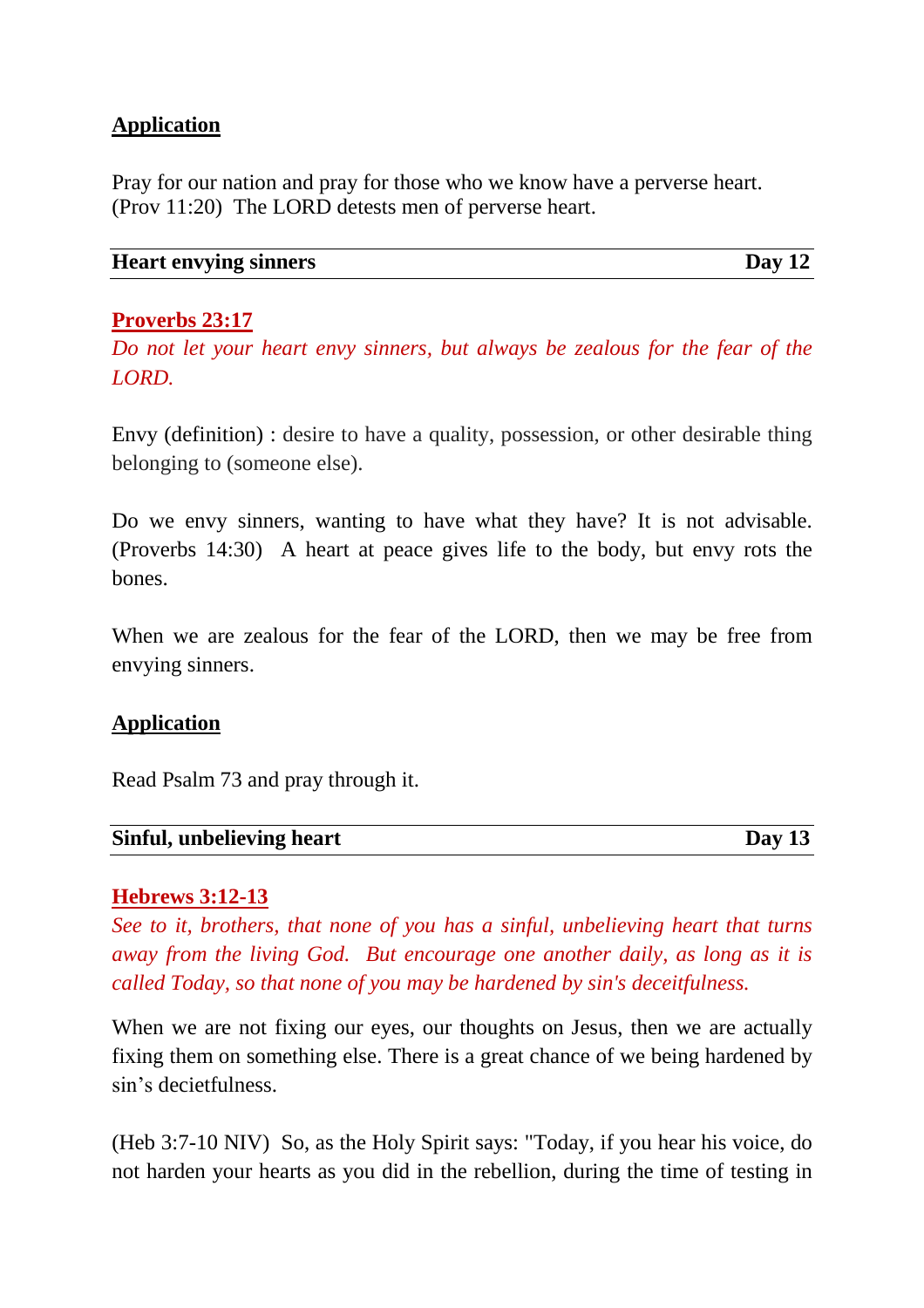the desert, where your fathers tested and tried me and for forty years saw what I did. That is why I was angry with that generation, and I said, 'Their hearts are always going astray, and they have not known my ways.'

As we can notice we can see God being angry with that generation. And using that example He wanted us to encourage one another daily to fix our eyes, our thoughts on Jesus.

# **Application**

Do you need encouragement? Spend time with someone who can listen to you and encourage. Or encourage someone today who needs encouragement. Encourage them to fix their eyes and their thoughts on Jesus.

# **Make music in your heart Day 14**

# **Ephesians 5:19-20**

*,*

*Speak to one another with psalms, hymns and spiritual songs. Sing and make music in your heart to the Lord , always giving thanks to God the Father for everything, in the name of our Lord Jesus Christ.*

God loves singing. (Zephaniah 3:17) The LORD your God is with you, he is mighty to save. He will take great delight in you, he will quiet you with his love, he will rejoice over you with singing."

Do you love singing? Do you look forward to sing? Do you speak to one another with songs? How great it would be if we speak to one another with psalms, hymns and spiritual songs.

Singing pleases God more than sacrifice. (Psalm 69:30-31) I will praise God's name in song and glorify him with thanksgiving. This will please the LORD more than an ox, more than a bull with its horns and hoofs.

# **Application**

Choose your favorite 10 songs. Sing loudly and praise God. Speak to another brother or sister with a song!

| <b>Malicious Heart</b> | Day 15 |
|------------------------|--------|
|                        |        |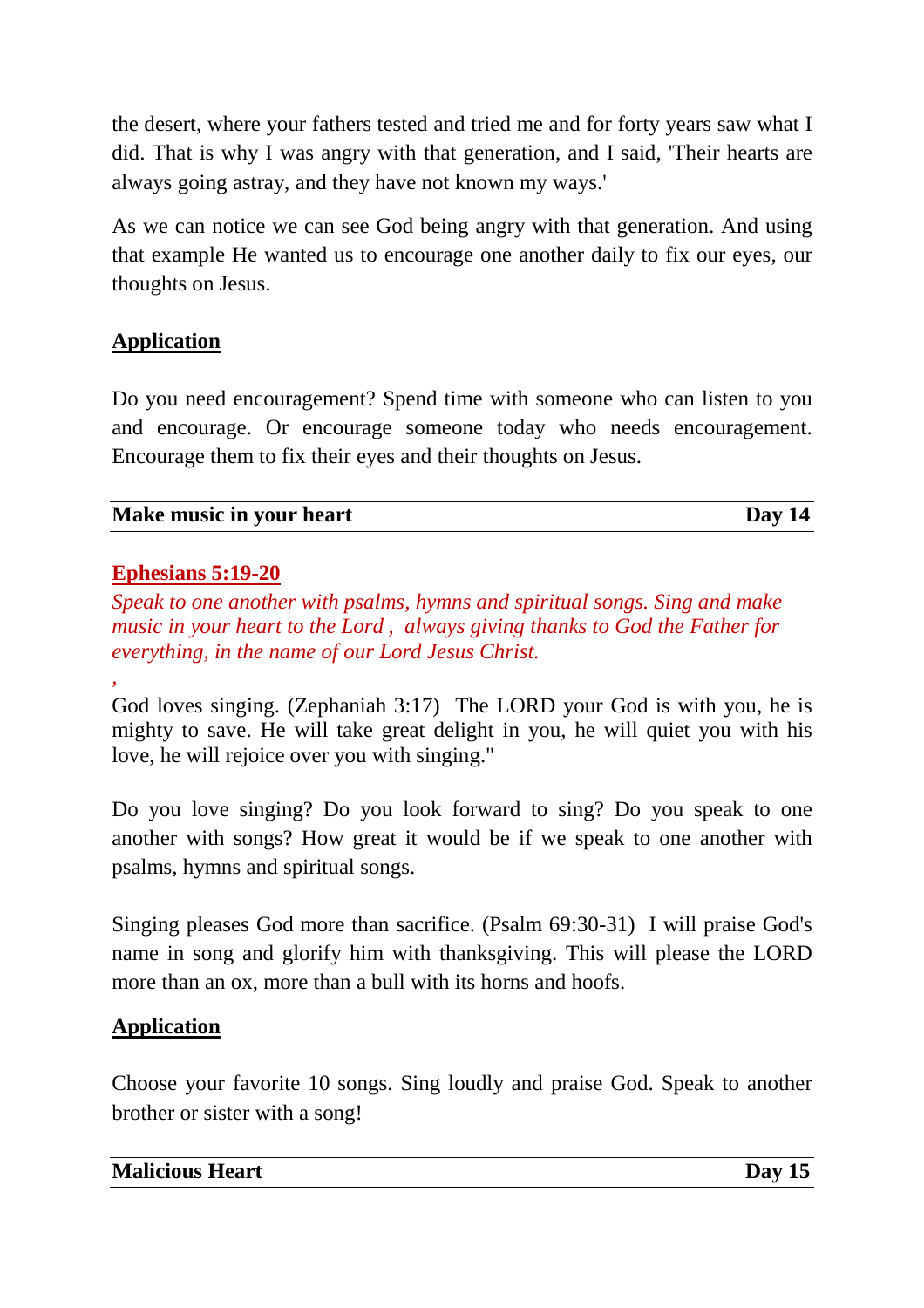# **Proverbs 26:24-26**

*A malicious man disguises himself with his lips, but in his heart he harbors deceit. Though his speech is charming, do not believe him, for seven abominations fill his heart. His malice may be concealed by deception, but his wickedness will be exposed in the assembly.*

Malice (definition) : a desire to harm someone / ill will. Abomination (definition): a thing that cause disgust or loathing.

Is our hearts filled with malice? Do you want to harm anyone in the fellowship or outside the fellowship? Do we harbor deceit in our heart?

(Titus 3:3) At one time we too were foolish, disobedient, deceived and enslaved by all kinds of passions and pleasures. We lived in malice and envy, being hated and hating one another.

What God wanted us to do with such malicious person? (Titus 3:9-10) But avoid foolish controversies and genealogies and arguments and quarrels about the law, because these are unprofitable and useless. Warn a divisive person once, and then warn him a second time. After that, have nothing to do with him.

# **Application**

Do you intend to harm anyone? Please pray to God to remove the malice in our hearts and do what God wanted you to do.

| <b>Heart of the fool</b> | Day |
|--------------------------|-----|
|                          |     |

# **Ecclesiastes 10:2**

*The heart of the wise inclines to the right, but the heart of the fool to the left.*

Are we inclined to do what is right? Let us see other scriputres on what a heart of fool does.

(i) They say there is no God.

(Psalm 14:1) The fool says in his heart, "There is no God." They are corrupt, their deeds are vile; there is no one who does good.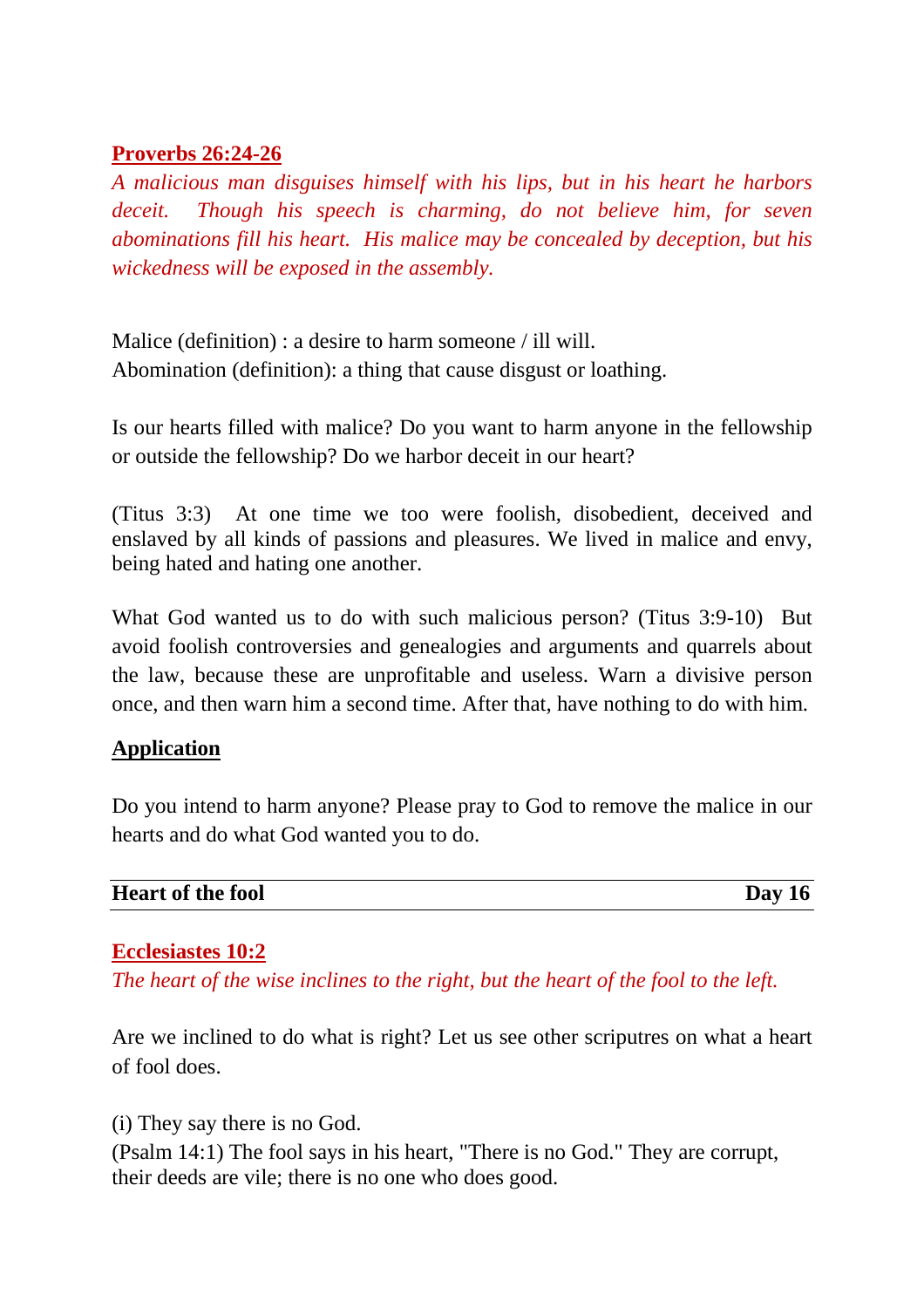(ii) They are slow to believe

(Luke 24:25) He said to them, "How foolish you are, and how slow of heart to believe all that the prophets have spoken!

(iii) They are in the house of pleasure

(Ecclesiastes 7:4) The heart of the wise is in the house of mourning, but the heart of fools is in the house of pleasure.

(iv) They blurts out folly (Proverbs 12:13) A prudent man keeps his knowledge to himself, but the heart of fools blurts out folly.

# **Application**

Are there any areas, we have displayed the heart of a fool? Pray through it and be wise.

| The heart is deceitful | Day |
|------------------------|-----|

# **Jeremiah 17:9-10**

*The heart is deceitful above all things and beyond cure. Who can understand it? "I the LORD search the heart and examine the mind, to reward a man according to his conduct, according to what his deeds deserve."*

What will we do if have some gadget giving trouble and we don't know much about that gadget? We would take help from someone who knows about the gadget. It is better to give it to them rather than trying to find it ourselves and repair it. This will save our money and time.

The word "beyond" in the above scripture can mean that it is impossible. Unless you understand something it is not possible to repair it or make changes to it.

God alone is the technician of all hearts. It is better to surrender our heart to Him. Sometimes trying to mend it ourselves will only end up in more damage.

He is the potter and we are the clay. Are we being a easily moldable clay?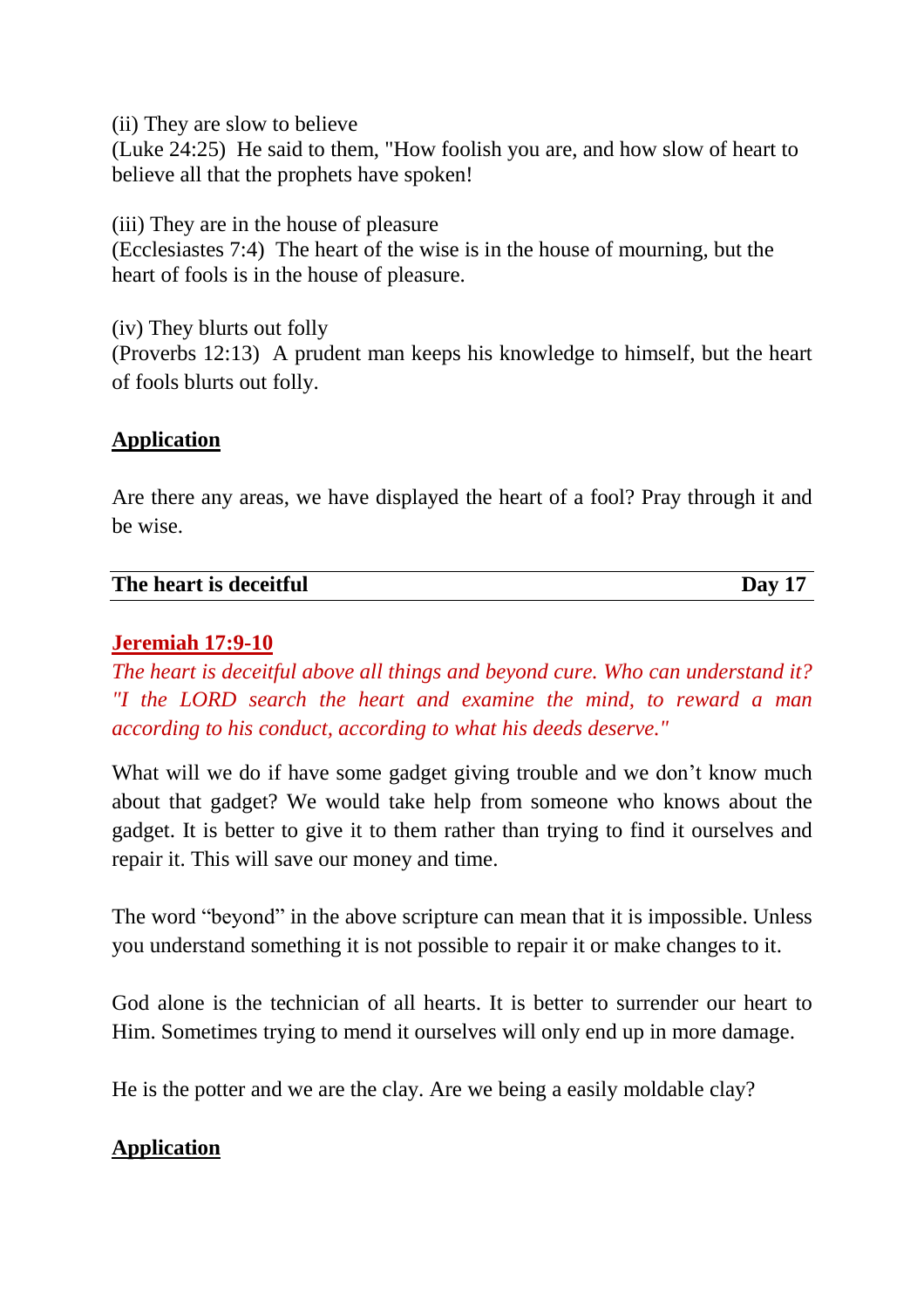Think about situations in life that you could see how your heart has decieved you. Thank God for helping during those times to rely on him.

| <b>Undivided heart</b> | Day 18 |
|------------------------|--------|
|------------------------|--------|

# **Psalm 86:11**

*Teach me your way, O LORD, and I will walk in your truth; give me an undivided heart, that I may fear your name.*

An undivided heart is one which is completely devoted to God. Do we have such a heart? Do we pray for such a heart?

Paul in 1 Corinthians encourages people not to get married so that they can have undivided devotion to the Lord. (1 Cor 7:35 NIV) I am saying this for your own good, not to restrict you, but that you may live in a right way in undivided devotion to the Lord.

A married man is concerned about the affairs of this world – how he can please his wife and his interests are divided. Singles do you have undivided devotion to the Lord?

(2 Chr 16:9 ) For the eyes of the LORD range throughout the earth to strengthen those whose hearts are fully committed to him. You have done a foolish thing, and from now on you will be at war."

# **Application**

What changes you need to make to have an undivided heart? Pray for deliverance from things that you are entangled with.

| <b>Heart of Stone Vs Flesh</b><br>Day 19 |  |
|------------------------------------------|--|
|------------------------------------------|--|

# **Ezekiel 11:19**

*I will give them an undivided heart and put a new spirit in them; I will remove from them their heart of stone and give them a heart of flesh.*

Are you able to identify what kind of heart we have? Heart of stone or heart of flesh. Stone means hard and flesh means soft.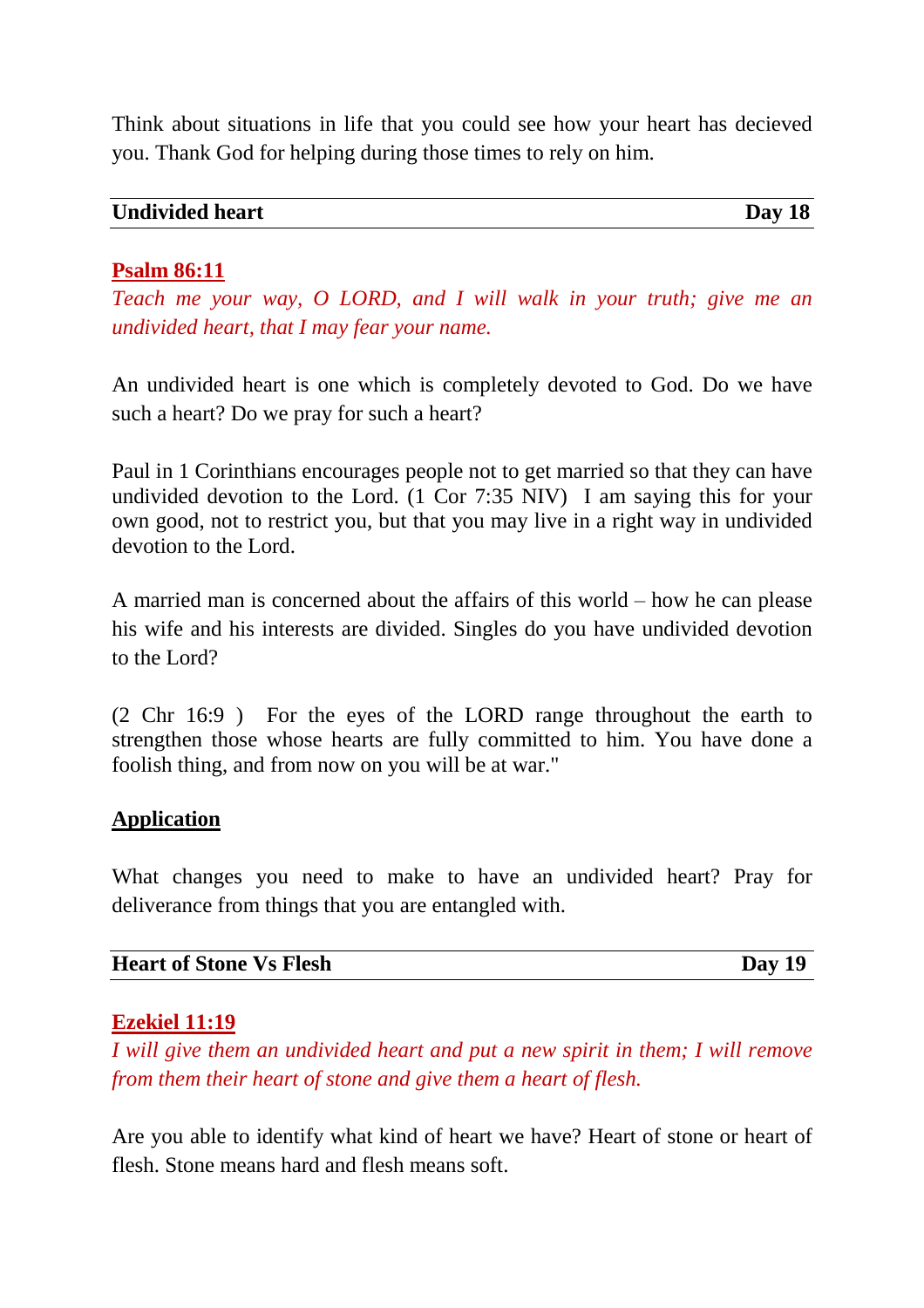Imagine a potter taking some clay. What will he do if the clay is hard and not moldable? He may press it hard and do whatever it takes to make it soft. This is because he wanted to shape that clay into a beautiful, useful object.

What if the clay has lots of stones in it? He may throw it aside. God being the potter he doesn't want to throw us aside. He can give a heart of flesh.

# **Application**

What are few stones in our heart which is hard to break, may be our sins, some traditions, some convictions, some relationships? Pray for God to replace them and make our heart moldable.

**Where** is your heart? Day 20

# **Matthew 6:19-21**

*"Do not store up for yourselves treasures on earth, where moth and rust destroy, and where thieves break in and steal. But store up for yourselves treasures in heaven, where moth and rust do not destroy, and where thieves do not break in and steal. For where your treasure is, there your heart will be also.*

For where your treasure is, there your heart will be also. The question that we need to ask is what do we consider as treasure today? Are we more focused on treasures on earth or treasures in heaven?

Most of the time, we focus on things what is seen. Let us remember what is seen is temporary but what is unseen is eternal.

(2 Cor 4:18 NIV) So we fix our eyes not on what is seen, but on what is unseen. For what is seen is temporary, but what is unseen is eternal.

# **Application**

Take some time to think about what are our real treasures and where do we store them. Let us plan to store up tresures in heaven.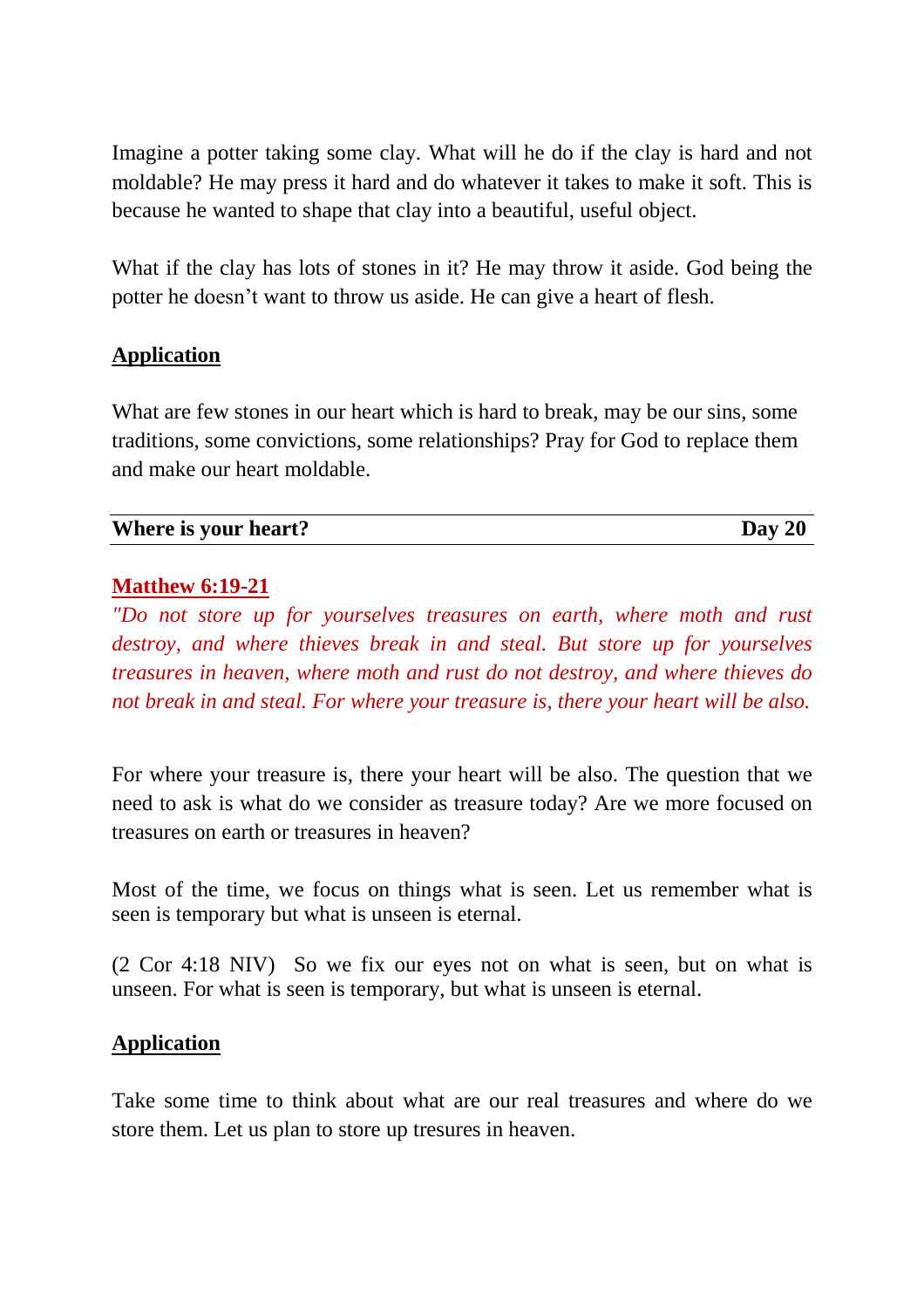# **1 Samuel 16:7**

*But the LORD said to Samuel, "Do not consider his appearance or his height, for I have rejected him. The LORD does not look at the things man looks at. Man looks at the outward appearance, but the LORD looks at the heart."*

What do we look at – outward appearance or the heart. Most of the time we are tempted to look at things which are visible outside. May be possessions, background, qualification, profession….

God always looks at the heart. If you seek with all your heart you will find him. He is not interested in how much money you have, what qualification…. Our love and respect for one another should be beyond the outward appearance.

(James 2:8) If you really keep the royal law found in Scripture, "Love your neighbor as yourself," you are doing right. But if you show favoritism, you sin and are convicted by the law as lawbreakers.

# **Application**

Do we show favoritism? Let us deal with it and love others as yourself.

| The heart of a lion | Day 22 |
|---------------------|--------|
|                     |        |

# **2 Samuel 17:10**

*Then even the bravest soldier, whose heart is like the heart of a lion, will melt with fear, for all Israel knows that your father is a fighter and that those with him are brave.*

If we are on God's side, we have a brave heart. This is because we know that He fights for us. If we are not on God's side then fear will be ruling our hearts instead of faith.

The heart of those who are not on God's side, even if they have the heart of a lion, it will melt with fear when they see God fighting for us.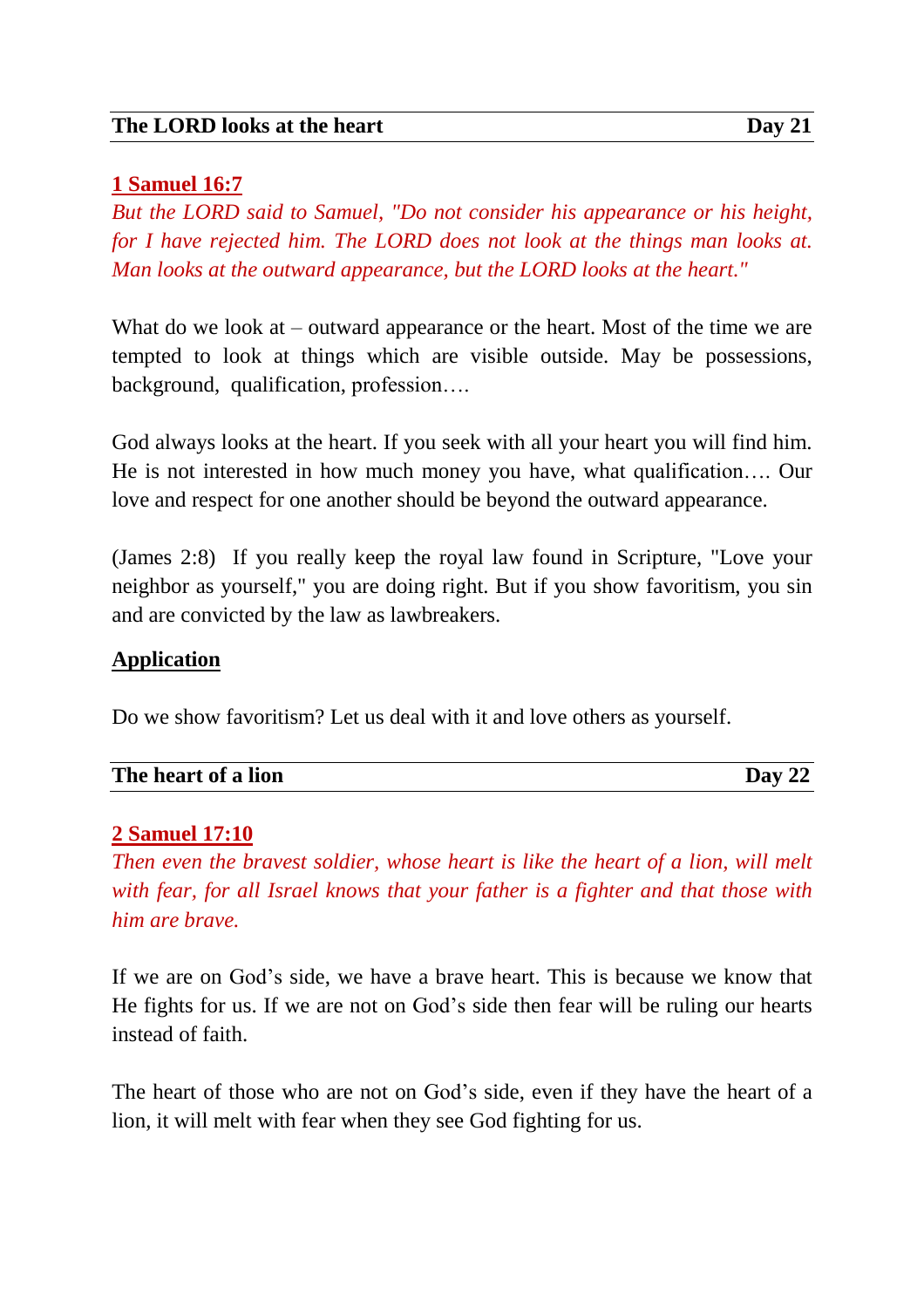What kind of heart we have, heart of a lion (brave) or the one with fear? (Psa 34:10) The lions may grow weak and hungry, but those who seek the LORD lack no good thing.

# **Application**

Decide to seek the Lord everyday. Be bold to stand up for Jesus.

| <b>Discerning heart</b> | Day $23$ |
|-------------------------|----------|
|                         |          |

#### **Proverbs 18:15**

*The heart of the discerning acquires knowledge; the ears of the wise seek it out.*

What made Solomon to be wise? He requested God to give him a discerning heart. (1 Ki 3:9 NIV) So give your servant a discerning heart to govern your people and to distinguish between right and wrong. For who is able to govern this great people of yours?"

There are hundreds of choices we have to make everyday. The choices we make decides our consequences and our destination. Do we pray for a discerning heart?

(Prov 14:15 ) A simple man believes anything, but a prudent man gives thought to his steps. (Prov 22:3) A prudent man sees danger and takes refuge, but the simple keep going and suffer for it.

# **Application**

Are you at any crossroads, standing and thinking which side to take? Pray for God to give you a discerning heart.

| Day 24 |
|--------|
|        |

# **Hebrews 10:22**

*Let us draw near to God with a sincere heart in full assurance of faith, having our hearts sprinkled to cleanse us from a guilty conscience and having our bodies washed with pure water.*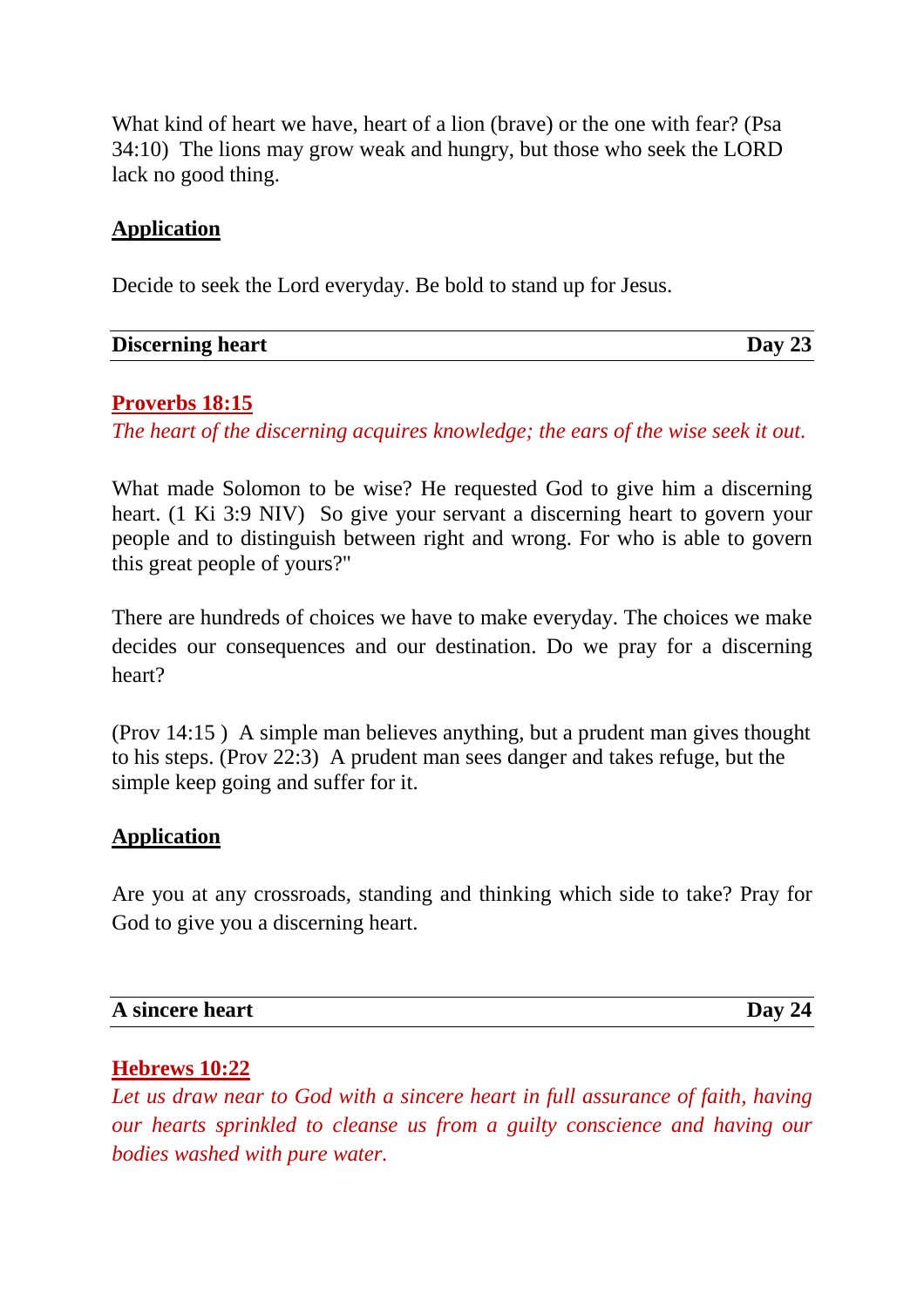When we go to God, do we have a sincere heart? How sincere are we, in whatever we do? Sincerity makes the very least person to be of more value than the most talented hypocrite.

God is the best listener, you don't need to shout nor cry out loud because he hears even the very silent prayer of a sincere heart.

(Acts 2:46-47 ) Every day they continued to meet together in the temple courts. They broke bread in their homes and ate together with glad and sincere hearts, praising God and enjoying the favor of all the people. And the Lord added to their number daily those who were being saved.

Do we go to ministry with a sincere heart?

#### **Application**

Do something today to express your sincere heart.

| Set your heart on seeking God | Day $25$ |
|-------------------------------|----------|
|                               |          |

# **2 Chronicles 19:1-3**

*When Jehoshaphat king of Judah returned safely to his palace in Jerusalem, Jehu the seer, the son of Hanani, went out to meet him and said to the king, "Should you help the wicked and love those who hate the LORD? Because of this, the wrath of the LORD is upon you. There is, however, some good in you, for you have rid the land of the Asherah poles and have set your heart on seeking God."*

Even though few things are not right in the life of King Jehoshaphat, he was known to be one who set his heart on seeking God. What are we known for? There may be some limitations in us but ultimately are we known for one who is setting our hearts on seeking God.

What happens if we don't set our hearts on seeking God? (Mal 2:2 NIV) If you do not listen, and if you do not set your heart to honor my name," says the LORD Almighty, "I will send a curse upon you, and I will curse your blessings.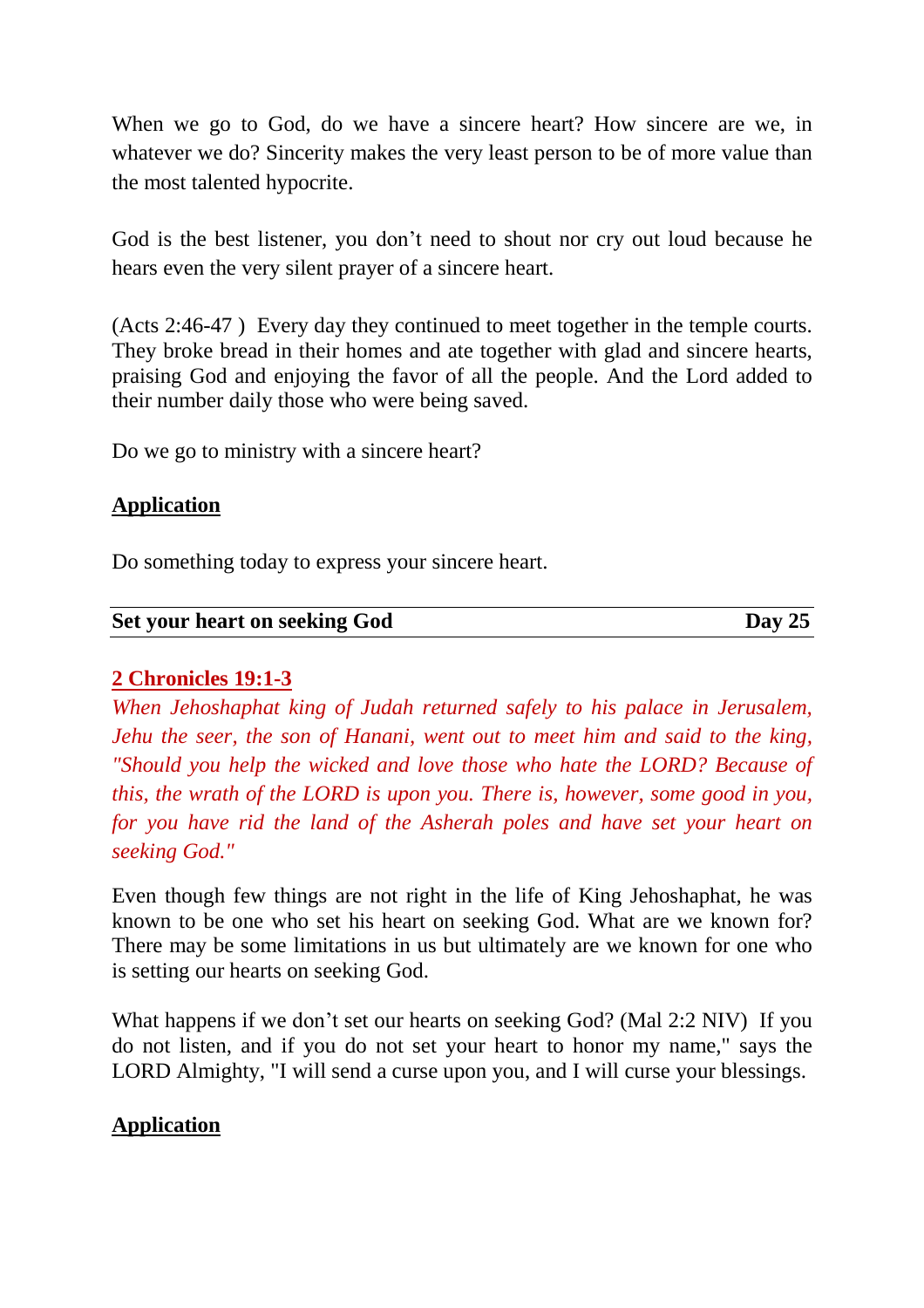Continue to have more plans to set our hearts on seeking God and honor His name.

| Work with all your heart | Day $26$ |  |
|--------------------------|----------|--|
|--------------------------|----------|--|

# **Colossians 3:22-23**

*Slaves, obey your earthly masters in everything; and do it, not only when their eye is on you and to win their favor, but with sincerity of heart and reverence for the Lord. Whatever you do, work at it with all your heart, as working for the Lord, not for men.*

How do people see us in our jobs? At our home? Or in our ministry life? Do they see us as one who works with all our heart?

We need to understand whatever we do, we are doing it for the Lord and not for men. When we do only when people are around us then we are doing it for men.

God has put us in the job, family, city… where we are at. We need to serve people around us as if we are serving the Lord.

# **Application**

Make plans to grow in being sincere, punctual and diligent.

| Heart filled with pain | Day $27$ |
|------------------------|----------|
|                        |          |

# **Genesis 6:5-6**

*The LORD saw how great man's wickedness on the earth had become, and that every inclination of the thoughts of his heart was only evil all the time. The LORD was grieved that he had made man on the earth, and his heart was filled with pain.*

God's heart was filled with pain. The LORD was grieved that he had made man on the earth. The LORD saw how great man's wickedness was on the earth.

How does God feel looking at us? How is our heart today? How are our thoughts?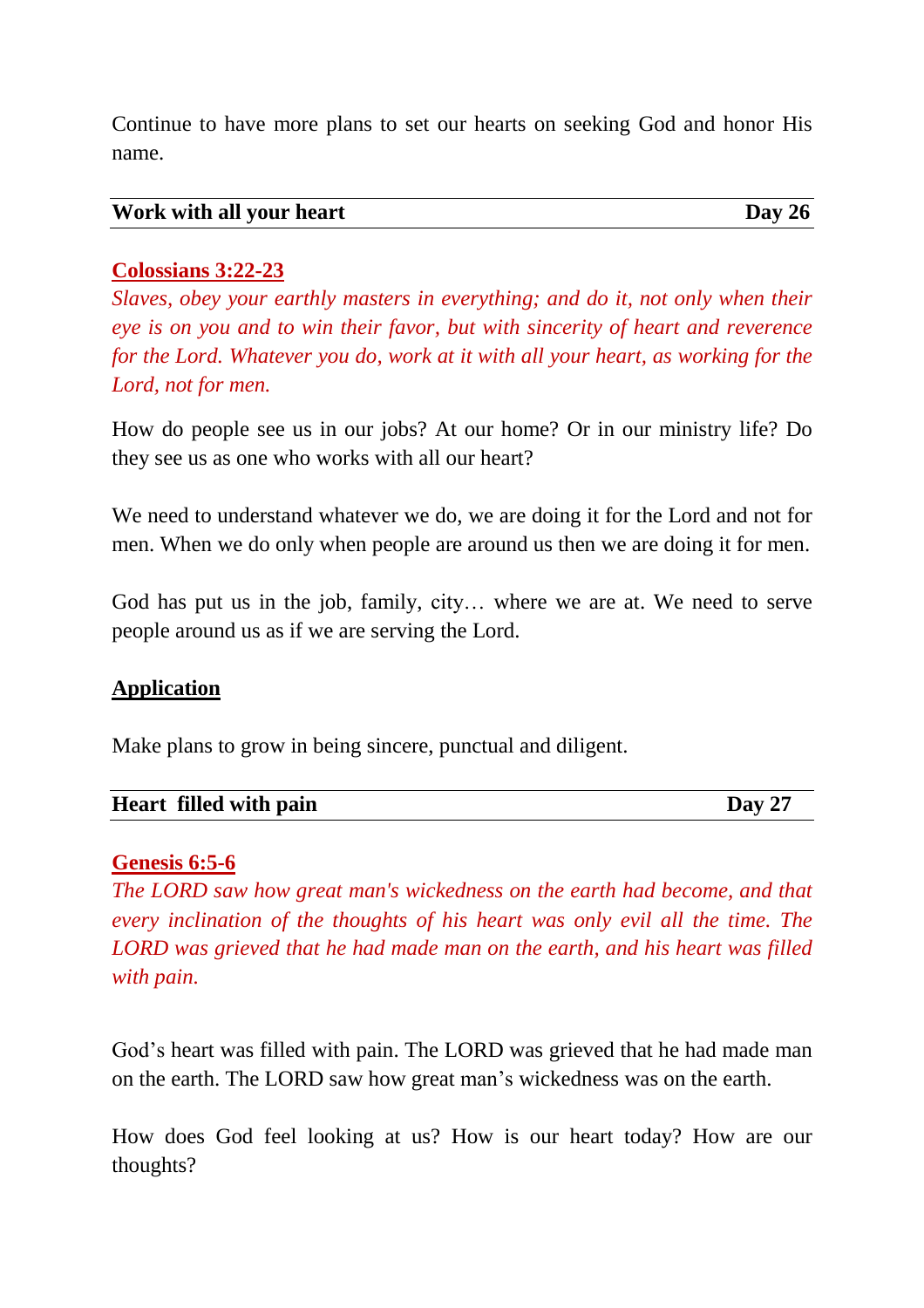The wickedness of man not only gives pain to God's heart, it gives pain to their closed ones who wanted them to be righteous. If children are wicked, they give pain to their parents heart and likewise.

# **Application**

What areas in your life is causing others to have pain in the heart? Ask God to deliver you from all such things and talk to people who can help.

| <b>Heart of wisdom</b> | Day<br>40 |
|------------------------|-----------|

# **Psalm 90:11-13**

*Who knows the power of your anger? For your wrath is as great as the fear that is due you. Teach us to number our days aright, that we may gain a heart of wisdom. Relent, O LORD! How long will it be? Have compassion on your servants.*

This is the prayer of Moses. There were about 600,000 Israelite men on foot, besides women and children when they started their journey from Rameses. In just around 40 years, imagine Moses seeing almost all of them die except for their children, Joshua and Caleb. There were many instances in Moses' life that he saw mass deaths because of God's discipline.

But he wanted to be different, he wanted to number his days in a righteous way. The more and more we make efforts to live a righteous life the more we gain a heart of wisdom.

# **Application**

Pray through Psalm 90. Thank God for His favor on us.

**The heart of the righteous Day 29**

# **Proverbs 15:28**

*The heart of the righteous weighs its answers, but the mouth of the wicked gushes evil.*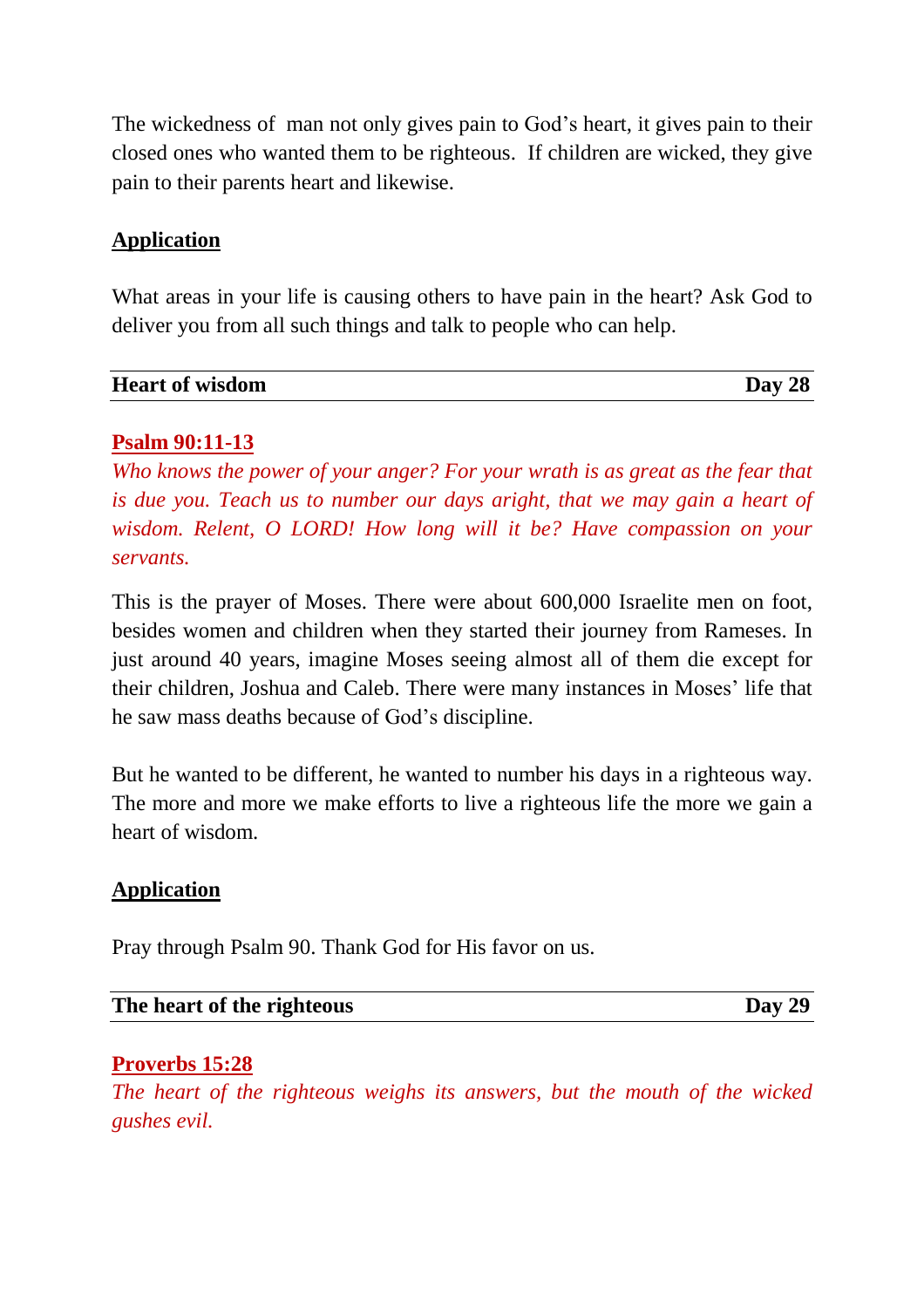In another version it says, "The heart of the righteous studies how to answer". The righteous ones think beforehand what they should and will say. Their words are not based only on impulse and reaction.

(James 1:19-20) My dear brothers, take note of this: Everyone should be quick to listen, slow to speak and slow to become angry, for man's anger does not bring about the righteous life that God desires.

(Prov 10:19 ) When words are many, sin is not absent, but he who holds his tongue is wise.

# **Application**

We will do our best to speak words carefully. (Eph 4:29 NIV) Do not let any unwholesome talk come out of your mouths, but only what is helpful for building others up according to their needs, that it may benefit those who listen.

| <b>Benefits of a cheerful heart</b> | Day $30$ |
|-------------------------------------|----------|

# **Proverbs 15:15**

*All the days of the oppressed are wretched, but the cheerful heart has a continual feast.*

# **Proverbs 17:22**

*A cheerful heart is good medicine, but a crushed spirit dries up the bones.*

Cheerful (meaning) : noticeably happy and optimistic.

If we believe good things will happen, good things will happen. We get what we believe. What we believe creates the life we are living.

How to have a continual feast in our life? Have a cheerful heart. (Jer 29:11) For I know the plans I have for you," declares the LORD, "plans to prosper you and not to harm you, plans to give you hope and a future.

How to have a great health? Have a cheerful heart. It is good medicine. Let us not allow worries to stay in our hearts.